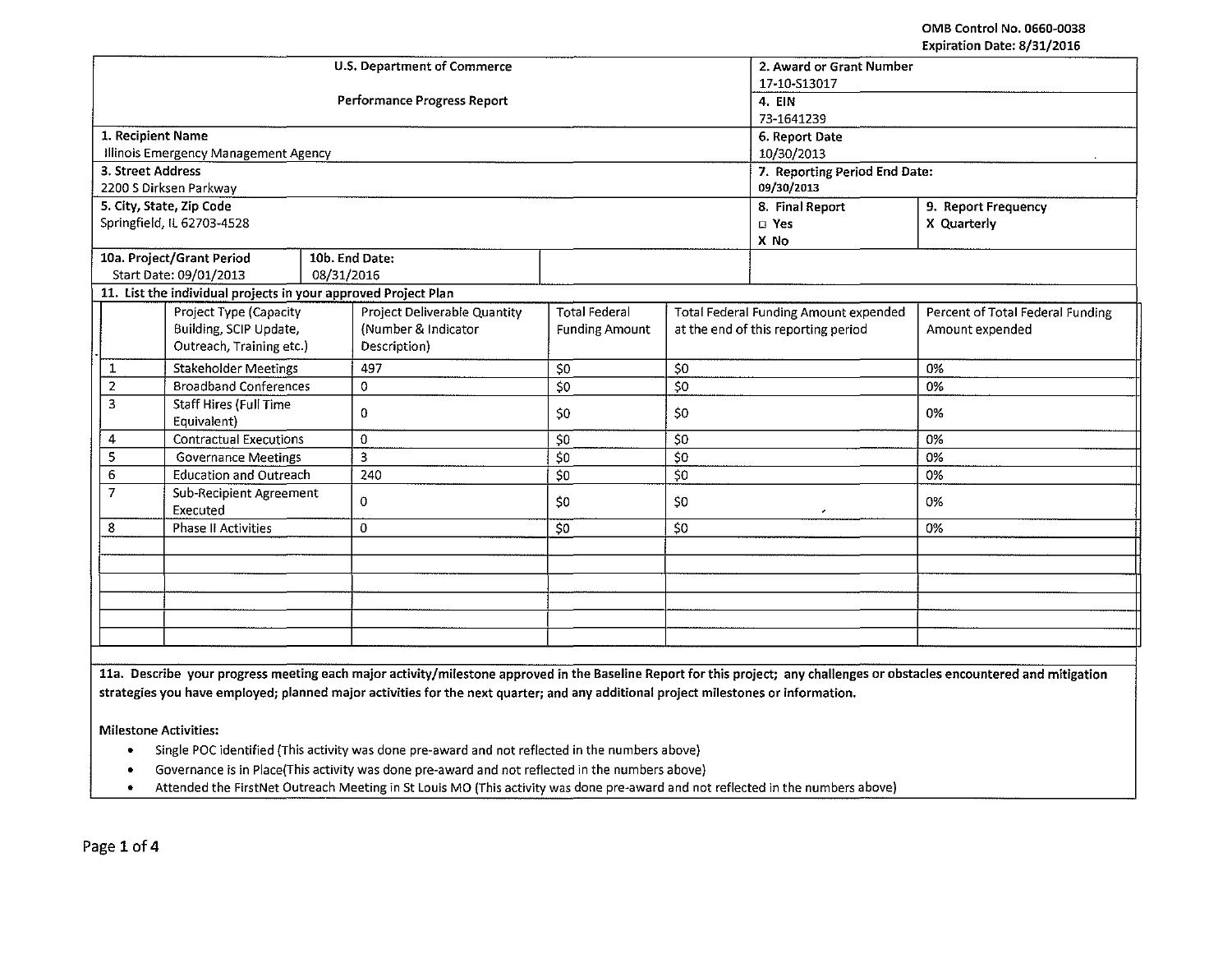- o 10 State and Local Stakeholders
- Attended Technical conference at PSCR in Boulder {This activity was done pre-award and not reflected in the numbers above)
- Attended the Broadband Summit in DC {This activity was done pre-award and not reflected in the numbers above)
- Illinois FirstNet Web Site is in Place (This activity was done pre-award and not reflected in the numbers above)
- Stakeholder Engagements 457 People
	- o Since September 1 of 2013- Presented NPSBN at the various Forums
		- Illinois Emergency Management Conference {lEMA)- presented to 240 for 90 min
		- Illinois Public Safety Telecommunicators Assoc (IPSTA)-APCO/911 conf presented to 105 for 60 min  $\blacksquare$
		- IL Sheriffs Assoc- presented to 102 for 30 min
		- $\blacksquare$ Electric and Telephone Cooperatives- presented to 25 for 60 min
	- o Individual Stake Holder Meetings
		- City of Chicago 4 for 50 min
		- City of Elgin 4 for 60 min  $\blacksquare$
		- Will County 15 for 60 min
		- Illinois Law Enforcement Alarm System, (ILEAS) 2 for 30 min  $\blacksquare$
		- StLouis Area Regional Radio System (STARRS) 25 for 15 min
		- Illinois Terrorism Taskforce (ITTF) 60 for 15 min(This activity was done pre~award and not reflected in the numbers above)
- We defined Public Safety/Service Users (Those who may be on the system) (This activity was done pre~award and not reflected in the numbers above)
- Governance Meetings
	- o Illinois Terrorism Taskforce Monthly Meetings
	- o SIEC Monthly
	- o Broadband Deployment Council Quarterly Meetings
- Engaged with the CIO (early in the process)(This activity was done pre-award and not reflected in the numbers above)
- Created a RECCWG NPSBN Focus Group (This activity was done pre~award and not reflected in the numbers above)
- Engage with other SWICs in the NCSWIC Broadband Working Group (This activity was done pre~award and not reflected in the numbers above)
- Scheduled an ICTAP Broadband Coverage Workshop for Dec  $4<sup>th</sup>$
- Started working on logistics and other issues for the State Broadband Conference

## **Other Activities:**

• Met with Alcatei/Lucent, Harris, Verizon, and Motorola to discuss industry trends.

## Challenges:

- Need for more information from NTIA/FirstNet regarding expectations/future consultation
	- o We are doing what we can to gather as much information as possible to be prepared for the future consultation. Without complete guidance we could have wasted efforts

•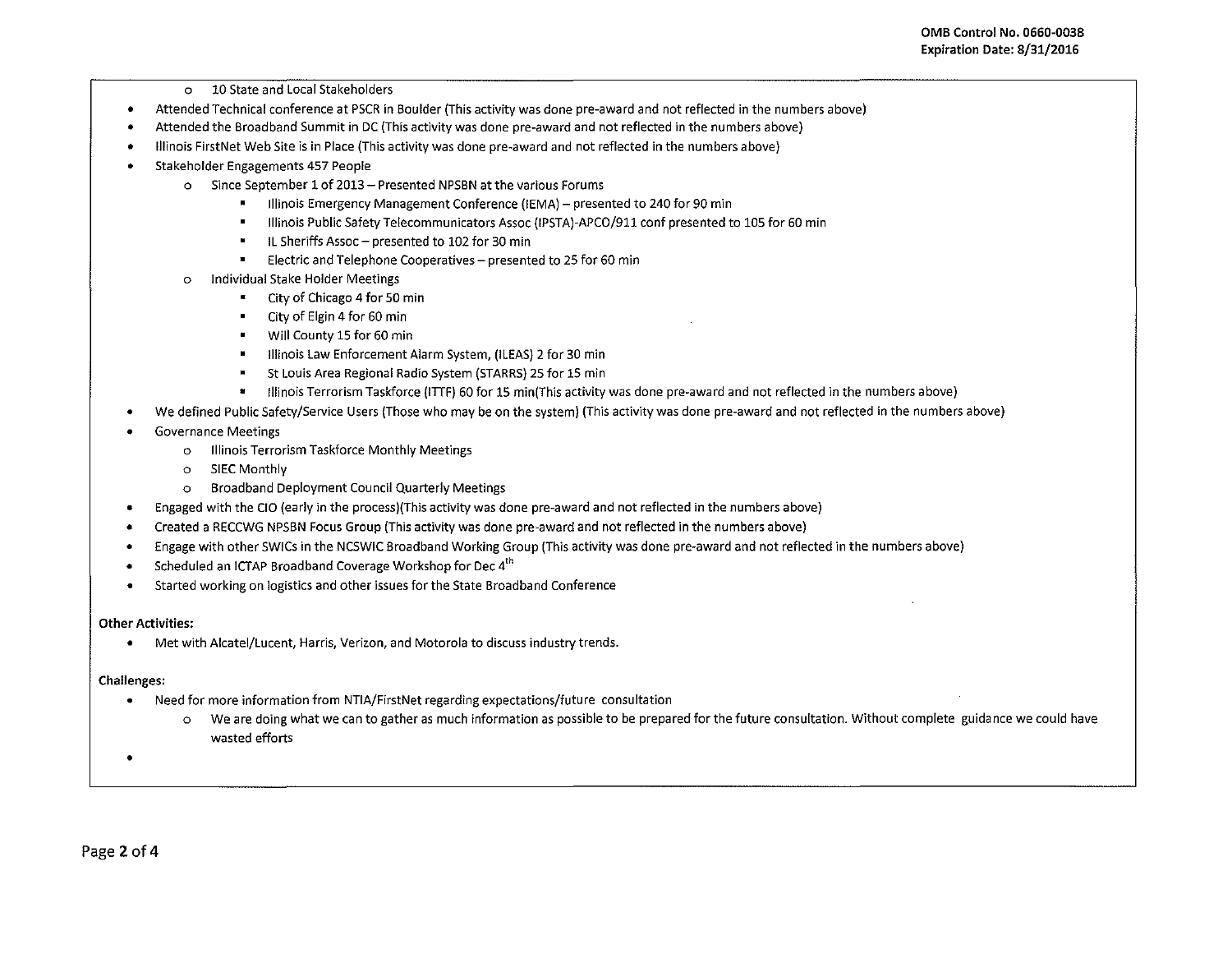11b. If the project team anticipates requesting any changes to the approved Baseline Report in the next quarter, describe those below. Note that any substantive changes to the Baseline Report must be approved by the Department of Commerce before implementation.

• None to report at this time

11c. Provide any other information that would be useful to NTIA as it assesses this project's progress.

- Illinois FirstNet Website is operational
- Active Outreach has already started
- Weekly discussions and Monthly Meetings
- Work to date (SWIC Salary) is being paid for by Other Grant

11d. Describe any success stories or best practices you have identified. Please be as specific as possible.

- Engaging with the Electric and Telephone Cooperatives early in the process.
- Meet with the CIO and every 2 weeks for progress.
- Meet every week with the grants team and SAA.

## 12. Personnel

12a. If the project is not fully staffed, describe how any lack of staffing may impact the project 's time line and when the project will be fully staffed.

• Pre-Award and Post activity being conducted by the SWIC (Currently Funded through other Grant)

12b. Staffing Table

| Job Title<br>FTE <sub>%</sub> |                                                                                                                                                                                          |                          |                            |                               | Change        |             |                                                |                                                 |                          |
|-------------------------------|------------------------------------------------------------------------------------------------------------------------------------------------------------------------------------------|--------------------------|----------------------------|-------------------------------|---------------|-------------|------------------------------------------------|-------------------------------------------------|--------------------------|
| No Hires this quarter         |                                                                                                                                                                                          |                          |                            |                               |               |             |                                                |                                                 |                          |
|                               | 13. Subcontracts (Vendors and/or Subrecipients)<br>13a. Subcontracts Table - Include all subcontractors. The totals from this table must equal the "Subcontracts Total" in Question 14f. |                          |                            |                               |               |             |                                                |                                                 |                          |
| Name                          | Subcontract Purpose                                                                                                                                                                      | Type<br>(Vendor/Subrec.) | RFP/RFQ<br>Issued<br>(Y/N) | Contract<br>Executed<br>(Y/N) | Start<br>Date | End<br>Date | <b>Total Federal</b><br><b>Funds Allocated</b> | <b>Total Matching</b><br><b>Funds Allocated</b> | Project and % Assigned   |
| None this<br>Quarter          | $\overline{\phantom{a}}$                                                                                                                                                                 | $\sim$                   | ۰                          | $\overline{\phantom{a}}$      |               | $\sim$      | $\overline{\phantom{a}}$                       | $\frac{1}{\sqrt{2}}$                            | $\overline{\phantom{a}}$ |
|                               |                                                                                                                                                                                          |                          |                            |                               |               |             |                                                |                                                 |                          |

Page 3 of 4